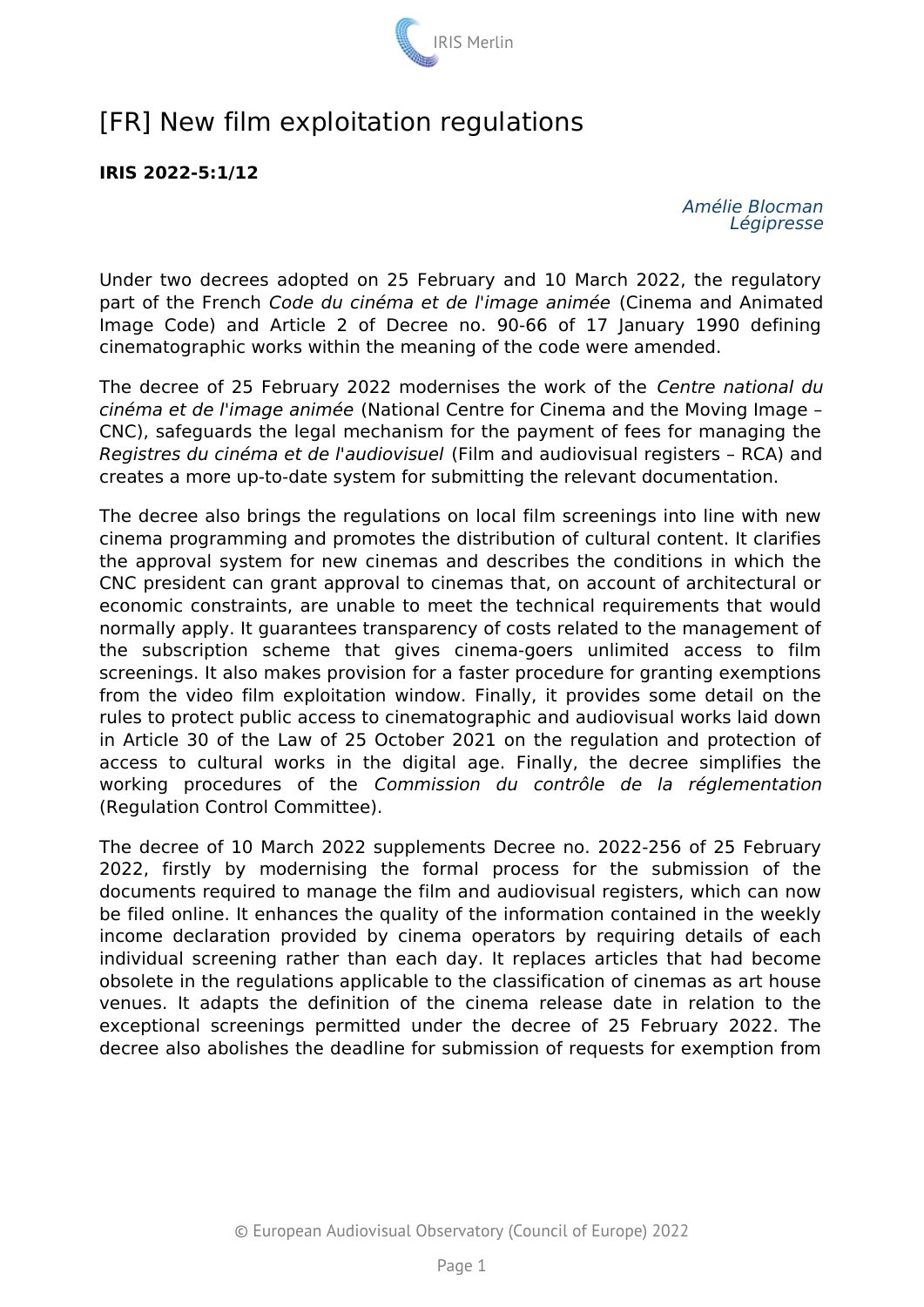the video film exploitation window.

Finally, the decree completes the regulatory framework for public access to cinematographic and audiovisual works information that must be submitted to the Minister of Culture transfer of catalogues of such works.

Décret n° 2022-256, 25 février 2022, JO 27 février 2022 et 2022-344, 10 mars 2022, JO 12 mars 2022

#### [https://www.legifrance.gouv.fr/jorf/id/JORFT](https://www.legifrance.gouv.fr/jorf/id/JORFTEXT000045339477)EXT000045339477

Décret n° 2022-256 du 25 février 2022 modifiant la partie réglem du code du cinéma et de l'image animée et portant diverses relatives au secteur du cinéma et de l'image animée

# [https://www.legifrance.gouv.fr/loda/id/JORFT](https://www.legifrance.gouv.fr/loda/id/JORFTEXT000045245101/)EXT000045245101/

Décret n° 2022-256 du 25 février 2022 modifiant la partie réglem du code du cinéma et de l'image animée et portant diverses relatives au secteur du cinéma et de l'image animée

[https://www.legifrance.gouv.fr/loda/id/JORFT](https://www.legifrance.gouv.fr/loda/id/JORFTEXT000045245101/)EXT000045245101/

Décret n° 2022-256 du 25 février 2022 modifiant la partie réglem du Ccode du cinéma et de l'image animée et portant diverses relatives au secteur du cinéma et de l'image animée

#### [https://www.legifrance.gouv.fr/loda/id/JORFT](https://www.legifrance.gouv.fr/loda/id/JORFTEXT000045245101/)EXT000045245101/

Décret n° 2022-256 du 25 février 2022 modifiant la partie réglem du Ccode du cinéma et de l'image animée et portant diverses relatives au secteur du cinéma et de l'image animée

### [https://www.legifrance.gouv.fr/loda/id/JORFT](https://www.legifrance.gouv.fr/loda/id/JORFTEXT000045245101/)EXT000045245101/

Décret n° 2022-256 du 25 février 2022 modifiant la partie réglem du Code du cinéma et de l'image animée et portant diverses relatives au secteur du cinéma et de l'image animée

### [https://www.legifrance.gouv.fr/loda/id/JORFT](https://www.legifrance.gouv.fr/loda/id/JORFTEXT000045245101/)EXT000045245101/

Décret n° 2022-256 du 25 février 2022 modifiant la partie réglem du Code du cinéma et de l'image animée et portant diverses relatives au secteur du cinéma et de l'image animée

# [https://www.legifrance.gouv.fr/loda/id/JORFT](https://www.legifrance.gouv.fr/loda/id/JORFTEXT000045245101/)EXT000045245101/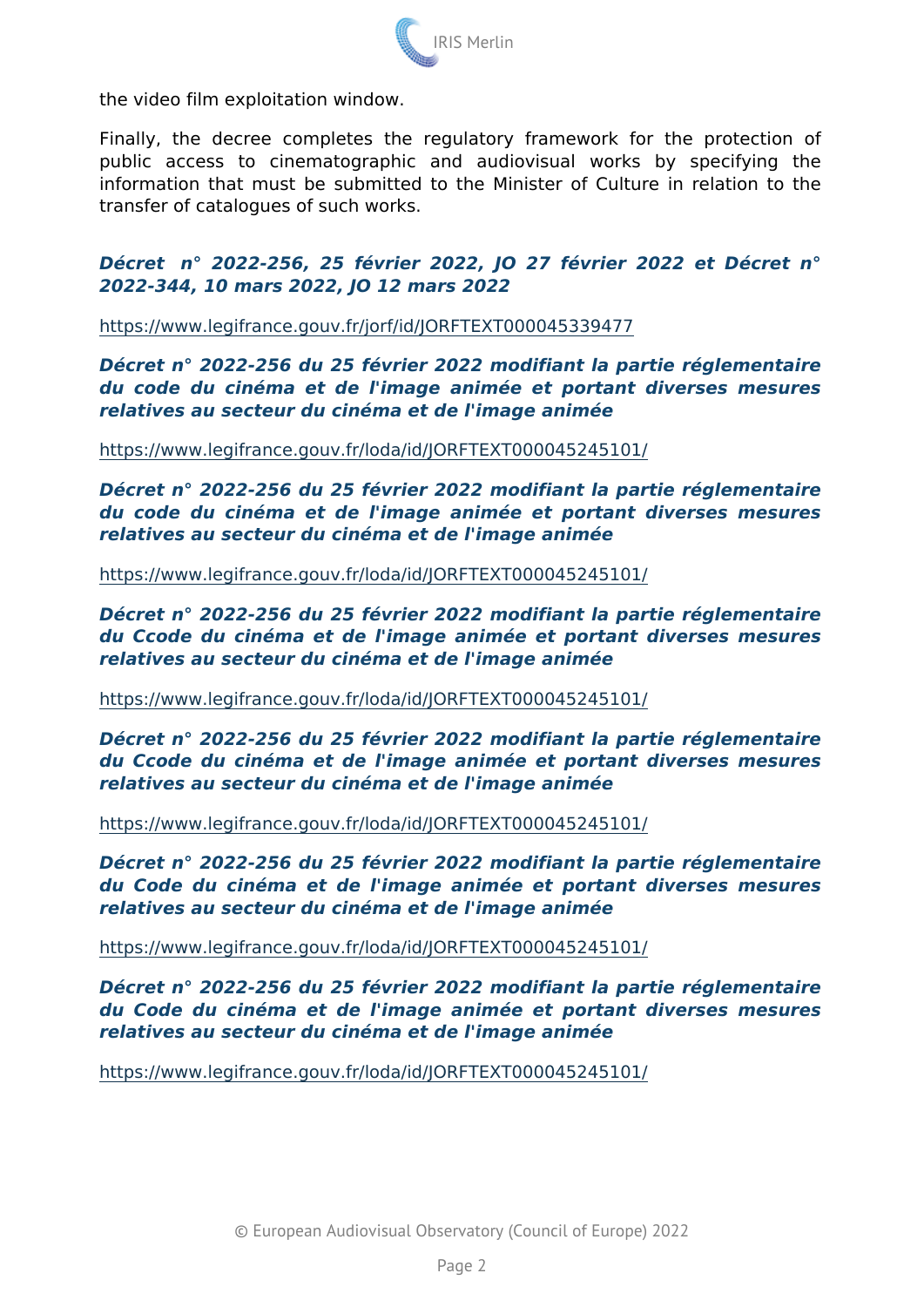Décret n° 2022-256 du 25 février 2022 modifiant la partie réglem du Code du cinéma et de l'image animée et portant diverses relatives au secteur du cinéma et de l'image animée

#### [https://www.legifrance.gouv.fr/loda/id/JORFT](https://www.legifrance.gouv.fr/loda/id/JORFTEXT000045245101/)EXT000045245101/

Décret n° 2022-256 du 25 février 2022 modifiant la partie réglem du Code du cinéma et de l'image animée et portant diverses relatives au secteur du cinéma et de l'image animée

[https://www.legifrance.gouv.fr/loda/id/JORFT](https://www.legifrance.gouv.fr/loda/id/JORFTEXT000045245101/)EXT000045245101/

Décret n° 2022-256 du 25 février 2022 modifiant la partie réglem du Code du cinéma et de l'image animée et portant diverses relatives au secteur du cinéma et de l'image animée

# [https://www.legifrance.gouv.fr/loda/id/JORFT](https://www.legifrance.gouv.fr/loda/id/JORFTEXT000045245101/)EXT000045245101/

Decree no. 2022-256 of 25 February 2022 amending the regula Cinema and Animated Image Code and concerning various measures the cinema and animated image sector

Decree no. 2022-256 of 25 February 2022 amending the regula Cinema and Animated Image Code and concerning various measures the cinema and animated image sector

Decree no. 2022-256 of 25 February 2022 amending the regula Cinema and Animated Image Code and concerning various measures the cinema and animated image sector

Decree no. 2022-256 of 25 February 2022 amending the regula Cinema and Animated Image Code and concerning various measures the cinema and animated image sector

Decree no. 2022-256 of 25 February 2022 amending the regula Cinema and Animated Image Code and concerning various measures the cinema and animated image sector

Decree no. 2022-256 of 25 February 2022 amending the regula Cinema and Animated Image Code and concerning various measures the cinema and animated image sector

Decree no. 2022-256 of 25 February 2022 amending the regula Cinema and Animated Image Code and concerning various measures the cinema and animated image sector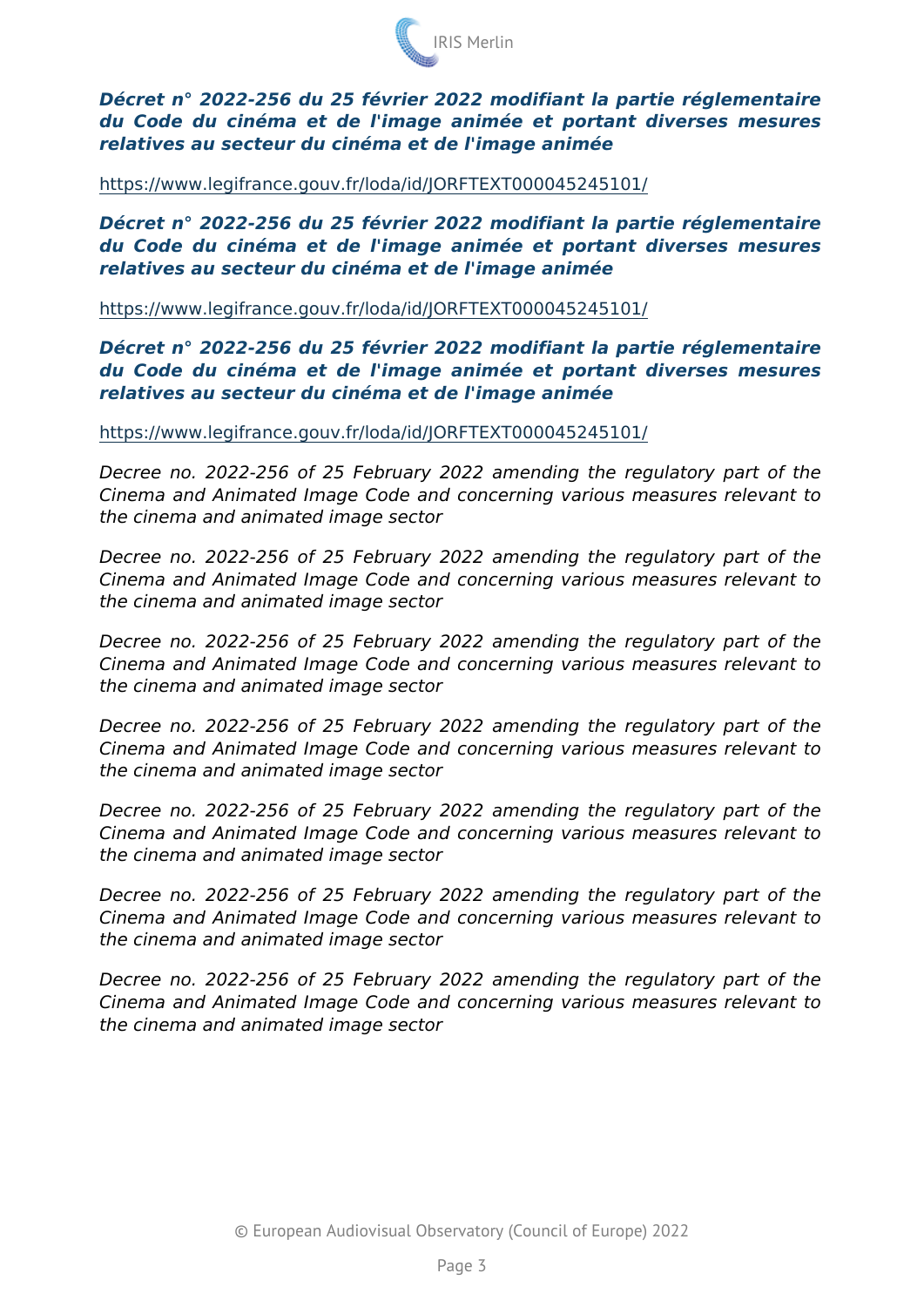Décret n° 2022-344 du 10 mars 2022 modifiant la partie réglem du code du cinéma et de l'image animée

# [https://www.legifrance.gouv.fr/jorf/id/JORFT](https://www.legifrance.gouv.fr/jorf/id/JORFTEXT000045339477)EXT000045339477

Décret n° 2022-344 du 10 mars 2022 modifiant la partie réglement du code du cinéma et de l'image animée

# [https://www.legifrance.gouv.fr/jorf/id/JORFT](https://www.legifrance.gouv.fr/jorf/id/JORFTEXT000045339477)EXT000045339477

Décret n° 2022-344 du 10 mars 2022 modifiant la partie réglement du Ccode du cinéma et de l'image animée

### [https://www.legifrance.gouv.fr/jorf/id/JORFT](https://www.legifrance.gouv.fr/jorf/id/JORFTEXT000045339477)EXT000045339477

Décret n° 2022-344 du 10 mars 2022 modifiant la partie réglement du Ccode du cinéma et de l'image animée

#### [https://www.legifrance.gouv.fr/jorf/id/JORFT](https://www.legifrance.gouv.fr/jorf/id/JORFTEXT000045339477)EXT000045339477

Décret n° 2022-344 du 10 mars 2022 modifiant la partie réglement du Ccode du cinéma et de l'image animée

### [https://www.legifrance.gouv.fr/jorf/id/JORFT](https://www.legifrance.gouv.fr/jorf/id/JORFTEXT000045339477)EXT000045339477

Décret n° 2022-344 du 10 mars 2022 modifiant la partie réglem du Code du cinéma et de l'image animée

#### [https://www.legifrance.gouv.fr/jorf/id/JORFT](https://www.legifrance.gouv.fr/jorf/id/JORFTEXT000045339477)EXT000045339477

Décret n° 2022-344 du 10 mars 2022 modifiant la partie réglement du Code du cinéma et de l'image animée

[https://www.legifrance.gouv.fr/jorf/id/JORFT](https://www.legifrance.gouv.fr/jorf/id/JORFTEXT000045339477)EXT000045339477

Décret n° 2022-344 du 10 mars 2022 modifiant la partie réglem du Code du cinéma et de l'image animée

# [https://www.legifrance.gouv.fr/jorf/id/JORFT](https://www.legifrance.gouv.fr/jorf/id/JORFTEXT000045339477)EXT000045339477

Décret n° 2022-344 du 10 mars 2022 modifiant la partie réglement du Code du cinéma et de l'image animée

# [https://www.legifrance.gouv.fr/jorf/id/JORFT](https://www.legifrance.gouv.fr/jorf/id/JORFTEXT000045339477)EXT000045339477

Decree no. 2022-344 of 10 March 2022 amending the regula Cinema and Animated Image Code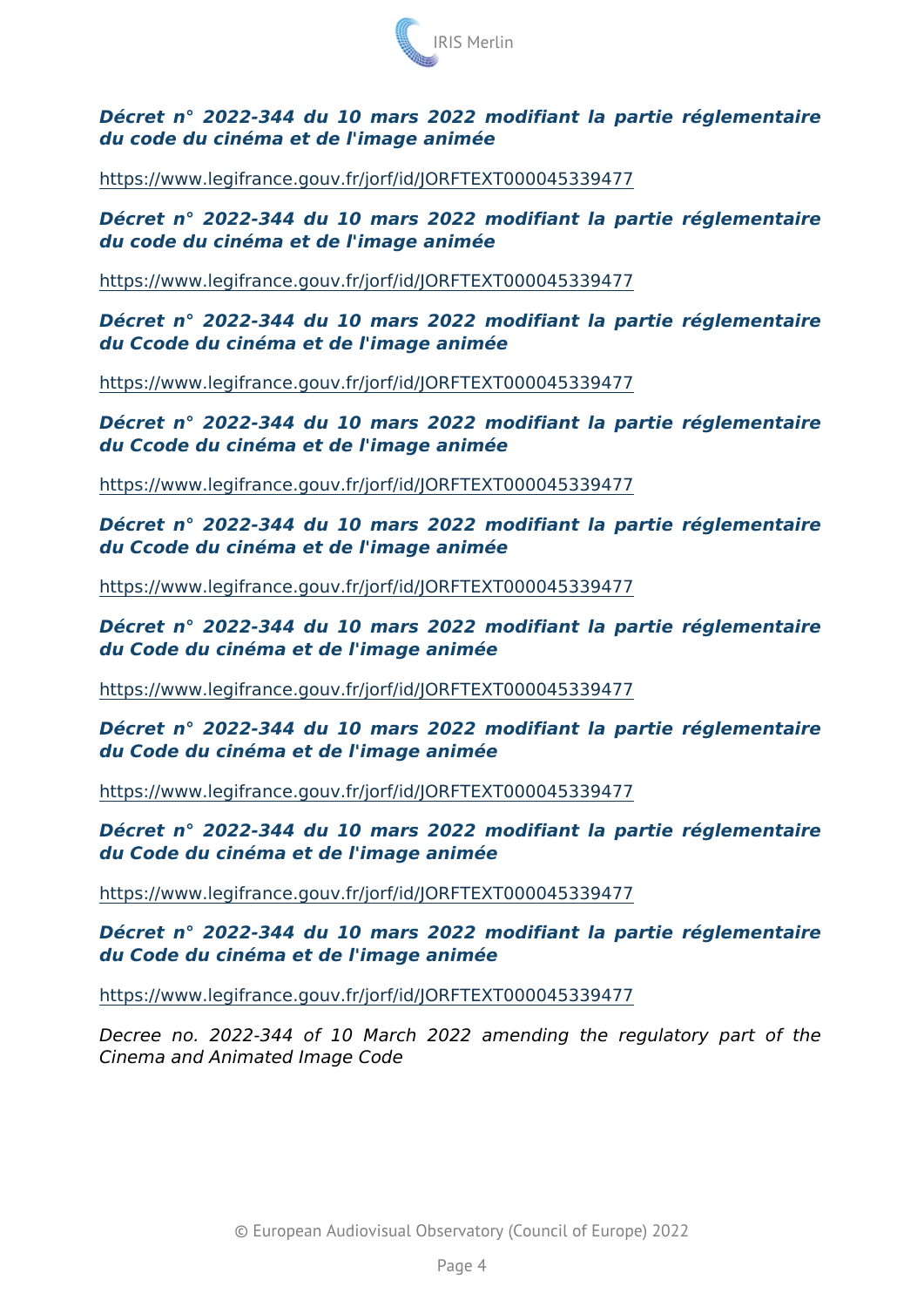

*Decree no. 2022-344 of 10 March 2022 amending the regulatory part of the Cinema and Animated Image Code*

*Decree no. 2022-344 of 10 March 2022 amending the regulatory part of the Cinema and Animated Image Code*

*Decree no. 2022-344 of 10 March 2022 amending the regulatory part of the Cinema and Animated Image Code*

*Decree no. 2022-344 of 10 March 2022 amending the regulatory part of the Cinema and Animated Image Code*

*Decree no. 2022-344 of 10 March 2022 amending the regulatory part of the Cinema and Animated Image Code*

*Decree no. 2022-344 of 10 March 2022 amending the regulatory part of the Cinema and Animated Image Code*